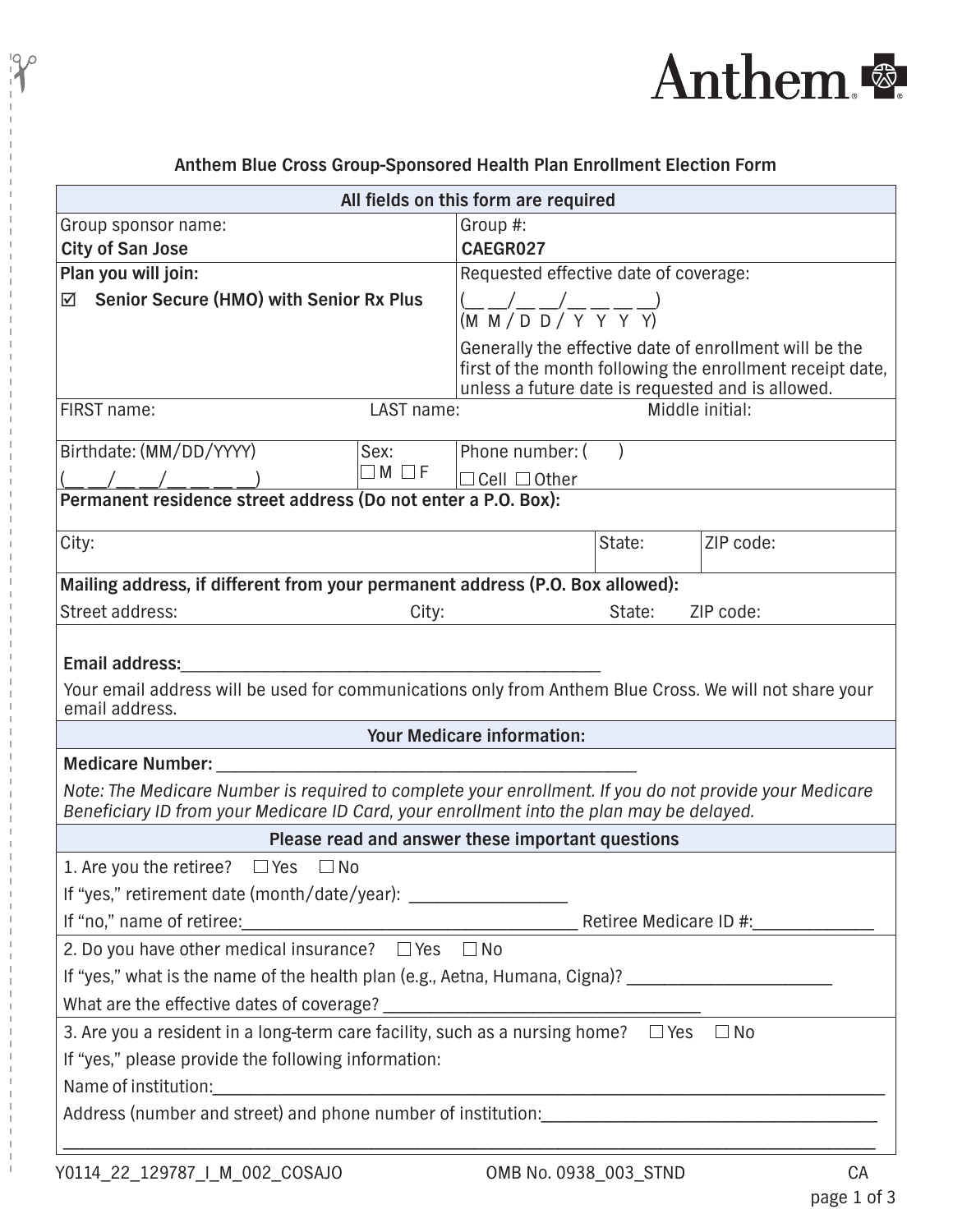4. Will you have other prescription drug coverage (like VA or TRICARE) in addition to this plan?  $\Box$  Yes  $\Box$  No Name of other coverage: Member number for this coverage  $\Box$  No Member number for this coverage: Group number for this coverage:

\_\_\_\_\_\_\_\_\_\_\_\_\_\_\_\_\_\_\_\_\_\_\_ \_\_\_\_\_\_\_\_\_\_\_\_\_\_\_\_\_\_\_\_\_\_\_\_\_\_\_\_\_ \_\_\_\_\_\_\_\_\_\_\_\_\_\_\_\_\_\_\_\_\_\_\_\_\_\_\_\_\_\_

\_\_\_\_\_\_\_\_\_\_\_\_\_\_\_\_\_\_\_\_\_\_\_\_\_\_\_\_\_\_\_\_\_\_\_\_\_\_\_\_\_\_\_\_\_\_\_\_\_\_\_\_\_\_\_\_\_\_\_\_\_\_\_\_\_\_\_\_\_\_\_\_\_\_\_\_\_\_\_\_\_\_\_\_\_\_\_ \_\_\_\_\_\_\_\_\_\_\_\_\_\_\_\_\_\_\_\_\_\_\_\_\_\_\_\_\_\_\_\_\_\_\_\_\_\_\_\_\_\_\_\_\_\_\_\_\_\_\_\_\_\_\_\_\_\_\_\_\_\_\_\_\_\_\_\_\_\_\_\_\_\_\_\_\_\_\_\_\_\_\_\_\_\_\_

Please choose a primary care physician (PCP), clinic or health center, and write the name and address below.

This document may be available in an alternate format, such as large print. Please call the First Impressions Welcome Team at **1-833-848-8729**, TTY: **711**, Monday through Friday, 8 a.m. to 9 p.m. ET, except holidays, for additional information or questions you may have.

## **IMPORTANT: Read and sign below:**

- I must keep Medicare Medicare Part A and Part B to stay in the plan I have selected.
- **Release of information**: By joining this Medicare Advantage Plan, I acknowledge that the plan will release my information to Medicare and other plans as is necessary for treatment, payment and health care operations. I also acknowledge that Anthem Blue Cross will release my information, including my prescription drug event data, to Medicare, who may release it for research and other purposes which follow all applicable federal statutes and regulations.
- The information on this enrollment election form is correct to the best of my knowledge. I understand that if I intentionally provide false information on this form, I will be disenrolled from the plan.
- I understand that people with Medicare are generally not covered under Medicare while out of the country, except for limited coverage near the U.S. border.
- I understand that when my Senior Secure (HMO) with Senior Rx Plus coverage begins, I must get all of my medical and prescription drug benefits from Anthem Blue Cross. Benefits and services authorized by Anthem Blue Cross and contained in my Senior Secure (HMO) with Senior Rx Plus *Evidence of Coverage* document (also known as a member contract or subscriber agreement) will be covered. **Without authorization, neither Medicare nor Anthem Blue Cross will pay for benefits or services.**
- I understand that my signature (or the signature of the person legally authorized to act on my behalf) on this enrollment election form means that I have read and understand the contents of this enrollment election form. If signed by an authorized representative (as described above), this signature certifies that:
	- 1) This person is authorized under state law to complete this enrollment election form, and

## 2) Documentation of this authority is available upon request by Medicare.

| Signature:                                                                      | Today's date:             |  |
|---------------------------------------------------------------------------------|---------------------------|--|
| If you are the authorized representative, sign above and fill out these fields: |                           |  |
| Name:                                                                           | Address:                  |  |
| Phone number:                                                                   | Relationship to enrollee: |  |